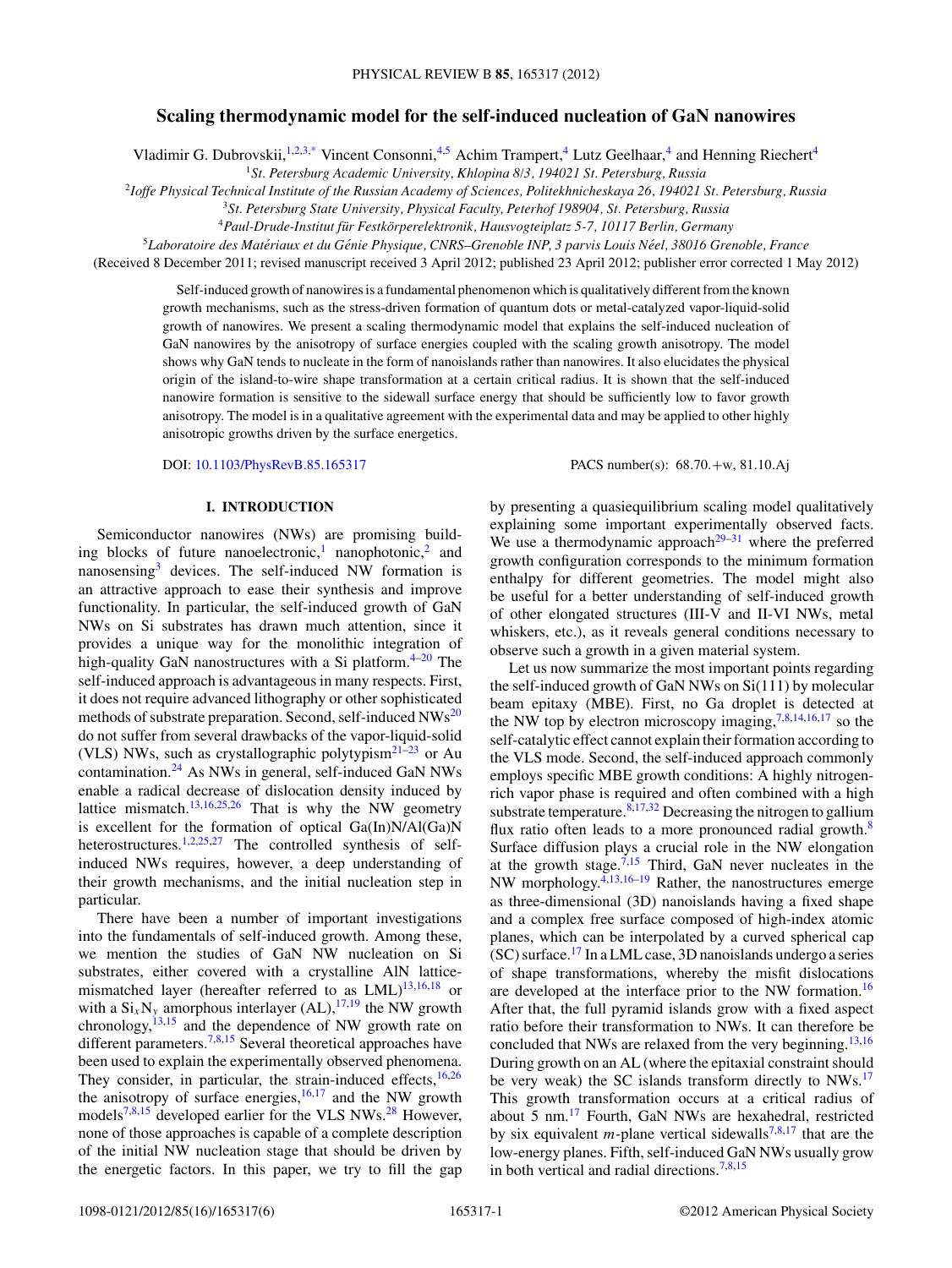<span id="page-1-0"></span>

FIG. 1. (Color online) Cross-sectional view transmission electron microscopy (TEM) images of GaN SC islands and NWs on a  $Si<sub>x</sub>N<sub>y</sub>$  AL demonstrating the shape transformation at the SC base radius of 5 nm (top) (Ref. [17\)](#page-4-0); model schematics illustrating the parameters used and the NW growth anisotropy (bottom). The shape transformation occurs instantaneously at a given volume so that the NW radius  $r$  decreases with respect to  $r_0$ .

# **II. SCALING GROWTH LAW**

Based on the above observations, 3D nanoislands (e.g., the SC islands) grow at a fixed aspect ratio. In contrast, the aspect ratio of NWs should increase as they grow, otherwise they would not become NWs. This is the main idea of our approach. We will therefore distinguish between the two major modes of self-induced growth: (i) isotropic growth with a fixed shape, the case of quantum dots,  $30,31$  nanoneedles,  $33$  and GaN 3D islands at the initial nucleation step;<sup>[16](#page-4-0)</sup> and (ii) anisotropic growth with the aspect ratio increasing with time, the case of GaN NWs.<sup>[7,15](#page-4-0)</sup> The illustrations of the two growth modes, along with the data of Ref. [17](#page-4-0) on the SC-to-NW shape transformation on an AL, are presented in Fig. 1. GaN NWs described in Ref. [17](#page-4-0) were obtained by plasma-assisted MBE on Si(111) substrates covered by a 2-nm-thick  $Si_xN_y$  AL. The substrate temperature was kept constant at 780 ◦C, the nominal nitrogen and gallium rates were fixed to 2.8 and 0.45 Å/s, respectively, while the growth duration was varied.

In the foregoing analysis, we ignore the strain induced by the lattice mismatch, which is directly applicable on an AL.<sup>[17](#page-4-0)</sup> While the energetically preferred island shape can drastically depend on the elastic relaxation and plastic deformation, $16,26$  $16,26$  our approach would also apply to the growth on a LML, because the strain is released prior to the NW formation $13,16$  and the elastically relaxed islands have a fixed pyramidal shape.<sup>[16](#page-4-0)</sup> We consider the shape transformations due to the anisotropy of surface energies, $17$  which must be the dominant driving force for any self-induced growth in the absence of lattice mismatch. We then couple this with the above-mentioned NW growth anisotropy in order to access different growth scenarios. Likewise in Refs. [29–31,](#page-5-0) our thermodynamic approach is based on the comparison of the formation enthalpies of a 3D island and a NW having the same volume under identical growth conditions. The driving force for the island-to-NW shape transformation is defined by the difference of the corresponding formation enthalpies. The kinetic volume term  $\Delta \mu V$  (where  $\Delta \mu$  is the difference of chemical potentials in the metastable phase and in the solid state and  $V = \text{const}$  is the volume) should be identical in strain-free islands and  $NWs^{26}$  $NWs^{26}$  $NWs^{26}$  and cancels in the driving force. It is therefore sufficient to consider only the surface and edge contributions (surface energy for brevity).

We now assume the scaling dependence of the NW height on its radius

$$
h = v r^{\alpha}, \tag{1}
$$

where  $\nu$  is a constant and  $\alpha$  is the growth index. The case of  $\alpha = 1$  relates to an isotropic growth; the islands elongate with time at  $\alpha > 1$  (the NW case where the vertical growth is faster than the radial extension) and flatten at  $\alpha < 1$ . Equation (1) expresses the evolution of a given NW and does not contradict the well-known relation *h* ∼ 1*/r* characteristic for the diffusion-induced growth, $\frac{7}{1}$  $\frac{7}{1}$  $\frac{7}{1}$  which describes an ensemble of NWs at a given moment in time. By analyzing TEM and scanning electron microscopy (SEM) images of our NWs grown at typical MBE conditions with different growth durations, the length – radius dependence can thoroughly be deduced[.34](#page-5-0) The NW length and radius were assessed among a population of more than 50 NWs, taking into account both the incubation and the transition time that are needed before the NW growth starts, and the coalescence effects at a later growth stage. As seen from Fig. 2, the averaged *h*(*r*) curve remarkably follows the scaling Eq. (1) with  $\alpha = 2.46$  and  $\nu = 0.14$  in the particular MBE growth experiment.

#### **III. MODEL**

The volume of a 3D island growing in an isotropic mode is given by  $V_{\text{isl}} = k_V r_0^3$ , where  $k_V$  is a shape constant and  $r_0$ is the base radius. In particular,  $k_V = [\pi f(\theta)]/3$  with  $f(\theta) =$  $[(1 - \cos \theta)(2 + \cos \theta)] / [(1 + \cos \theta) \sin \theta]$  in the case of SC islands with the contact angle  $\theta$  (see Fig. 1). The volume of a hexahedral NW with side *r* and height *h* writes as  $V_{\text{NW}} =$  $(3\sqrt{3}/2)r^2h$ . From the condition  $V_{\text{isl}} = V_{\text{NW}}$  and Eq. (1), one



FIG. 2. (Color online) Superlinear dependence  $h = 0.14r^{2.46}$ (line), obtained as the best fit to the results of statistical analyses of TEM and SEM images of GaN NWs on an amorphous interlayer (dots). A typical cross-sectional view SEM image is shown in the insert.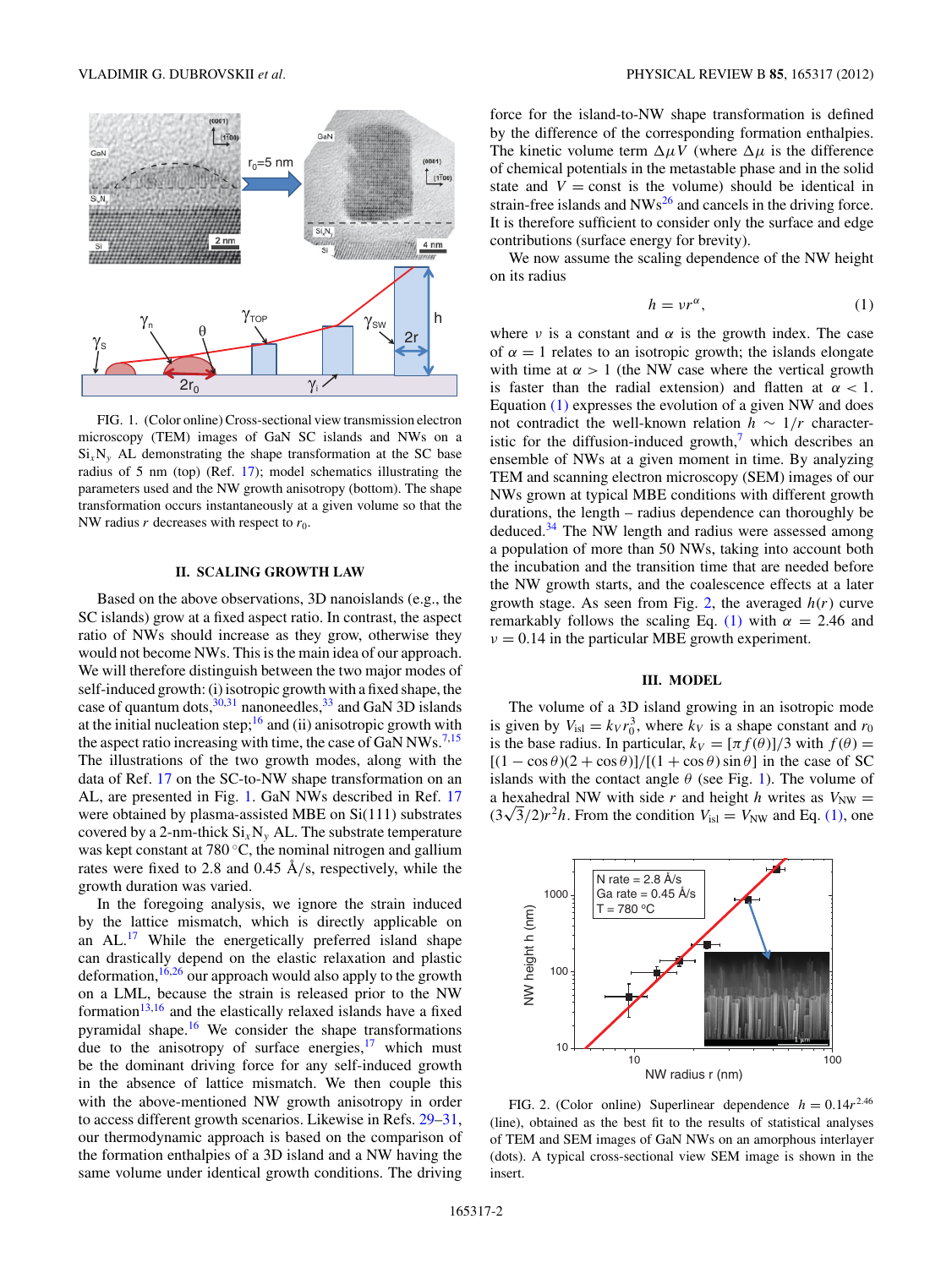<span id="page-2-0"></span>obtains

$$
r_0 = \left(\frac{3\sqrt{3}\nu}{2k_V}\right)^{1/3} r^{\frac{2+\alpha}{3}}.
$$
 (2)

The surface energy generated upon the formation of a 3D island can be generally put in the form

$$
G_{\rm isl} = \left(\sum_n k_n \gamma_n + k_i (\gamma_i - \gamma_S)\right) r_0^2 + k_{\varepsilon} \varepsilon_{\rm isl} r_0. \tag{3}
$$

Here,  $\gamma_n$  are the surface energies of planes terminating the island surface,  $\gamma_i$  is the interfacial energy,  $\gamma_s$  is the surface energy of the substrate, and *ε*isl is the specific edge energy of the island, $30$  with *k* being the shape constants. For example,  $\sum_{n} k_n \gamma_n = 2\pi \gamma_{\text{SC}}/(1 + \cos \theta), k_i = \pi$ , and  $k_{\varepsilon} = 2\pi$  for the SC islands, in which  $\gamma_{\rm SC}$  is the corresponding surface energy.<sup>[17](#page-4-0)</sup> The surface energy of a hexahedral NW of radius *r* and height *h* is given by

$$
G_{\text{NW}} = 6\gamma_{\text{SW}}rh + \frac{3\sqrt{3}}{2}(\gamma_{\text{top}} + \gamma_i - \gamma_{\text{S}})r^2 + 6\varepsilon_{\text{NW}}r, \quad (4)
$$

with  $\gamma_{SW}$  as the sidewall surface energy,  $\gamma_{top}$  as the surface energy of the top facet, and  $\varepsilon_{NW}$  as the specific edge energy of the NW.

Expressing  $r_0$  through  $r$  in Eq. (3) by means of Eq. (2) and rearranging different terms, we arrive at

$$
g_{\alpha}(r) = br^{\frac{\alpha-1}{3}} + cr^{-\frac{2(\alpha-1)}{3}} + dr^{-\frac{(2\alpha+1)}{3}} - er^{-\frac{(\alpha+2)}{3}} - 1.
$$
 (5)

Here,  $g_{\alpha}(r) = (G_{NW} - G_{isl})/(Ar^{2(2+\alpha)/3})$  is the normalized difference of surface energies. The superlinear NW growth is preferred at  $g_\alpha(r) < 0$  and suppressed at  $g_\alpha(r) > 0$ . The coefficients are defined as follows:

$$
b = B/A, \ c = C/A, \ d = D/A, \ e = E/A, \qquad (6)
$$

where

$$
A = \left(\frac{3\sqrt{3}\nu}{2k_V}\right)^{2/3} \left(\sum_n k_n \gamma_n + k_i (\gamma_i - \gamma_S)\right),
$$
  
\n
$$
B = 6\nu \gamma_{SW}, \ C = \frac{3\sqrt{3}}{2} (\gamma_{top} + \gamma_i - \gamma_S),
$$
  
\n
$$
D = 6\varepsilon_{NW}, \ E = \left(\frac{3\sqrt{3}\nu}{2k_V}\right)^{1/3} k_\varepsilon \varepsilon_{isl}.
$$
 (7)

The analysis of the driving force given by Eq. (5) simplifies with neglect of the edge terms. Since the latter are short ranged, such an analysis remains qualitatively correct in the general case. At  $d = e = 0$ , the function  $g_{\alpha}(r)$  is negative between the two critical radii  $r_{1,2} = x_{1,2}^{3/(\alpha-1)}$ , where  $x_{1,2}$  are the positive roots of the cubic equation

$$
bx^3 - x^2 + c = 0.\t\t(8)
$$

The two roots exist provided that

$$
b^2c < 4/27. \tag{9}
$$

This inequality should be treated as the necessary condition for any self-induced anisotropic growth driven by the surface energetics and starting from 3D islands. It is noteworthy that Eq. (9) is much more sensitive to the sidewall energy *b* than to the in-plane energy *c*.



FIG. 3. (Color online) Graphs of *gα*(*r*) obtained from Eq. (5) with different *b* decreasing from 0.34 to 0.12 at fixed  $c/b = 7$  and  $d = e = 0.$ 

Graphs of the driving force for a hypothetical model system at  $\alpha = 2.46$ ,  $\nu = 0.14$ , fixed  $c/b = 7$ , zero edge terms and different *b* are presented in Fig. 3. The curves demonstrate a very strong dependence of the system performance on *b*. With the sidewall surface energy coefficient decreasing from 0.34 to 0.12, the energetically preferred NW region in *r* extends from zero to a wide range between ∼1 and ∼75 nm. The critical radius  $r_1$  of the island-to-NW shape transformation decreases from 5 to 1 nm as the  $b_{\alpha}$  decreases from 0.273 to 0.12. It should be noted that the existence of the maximum dimension for the energetically preferred anisotropic growth is inevitable in our quasiequilibrium model, since the *b* term in Eq. (5) increases infinitely at large *r* for any  $\alpha > 1$ . However, such transformations are most probably kinetically forbidden since they require a rearrangement of too many atoms. Also, sufficiently thick NWs may coalesce due to their high surface density,<sup>16</sup> which makes the second critical radius  $r_2$  physically unreachable (at  $r_2 \gg r_1$ ).

As discussed, the driving force given by Eq. (5) applies whenever the volume contribution into the formation enthalpy is identical for the islands and NWs, while the NW heightradius dependence is given by the scaling Eq. [\(1\).](#page-1-0) The scaling index  $\alpha$  as well as the surface energies defining the coefficients in Eq. (5) may depend on the growth kinetic effects. In this sense, our model treats the driving force for the energetically preferred NW formation in a particular growth experiment. A detailed study of NW growth kinetics enabling the determination of  $\alpha$  at the given growth conditions is presented in Ref. [34.](#page-5-0) We note, however, that the energetic tendency for the island-to-NW shape transformation will be preserved in a certain domain of radii for any  $\alpha > 1$  provided that the inequality  $(9)$  is satisfied, i.e., at a low enough surface energy of NW sidewalls. Indeed, the condition for the preferred anisotropic NW growth given by Eq. (9) does not depend on *α* at all, while its dependence on *ν* cancels in view of Eqs. (7). This feature is illustrated in Fig. [4,](#page-3-0) where the driving force is plotted against the NW radius at fixed  $b = 0.21$ ,  $c = 1.47$ , zero edge contributions, and different  $\alpha$ . It is seen that the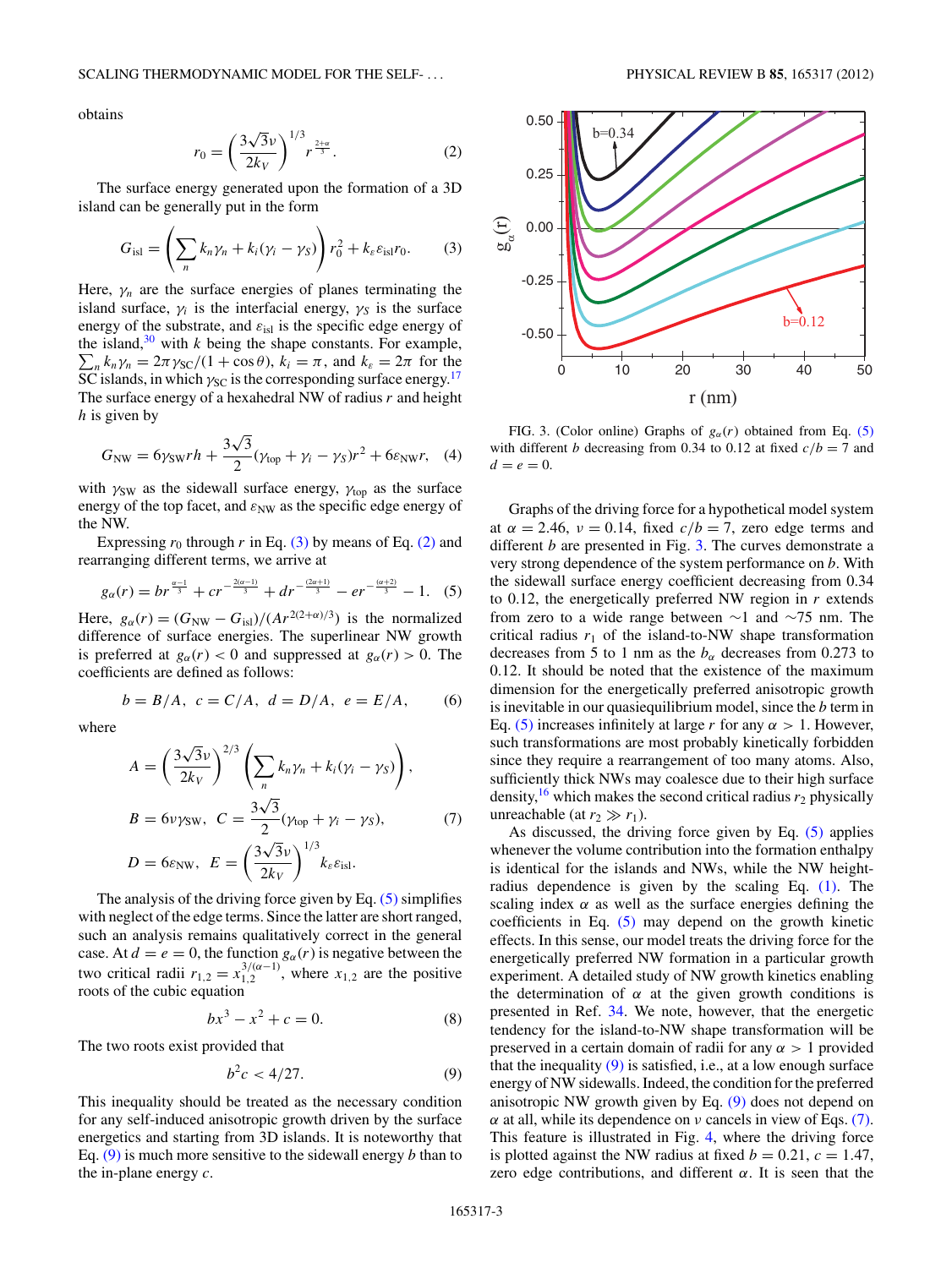<span id="page-3-0"></span>

FIG. 4. (Color online) Driving force for the island-to-NW shape transformation at different *α*.

first critical radius does not change significantly, while the energetically preferred NW region extends drastically as the scaling index decreases from 3 to 2.

# **IV. RESULTS AND DISCUSSION**

Let us now consider the parameters of GaN NWs on an AL corresponding to well-defined experimental growth conditions.<sup>17</sup> As shown in Fig. [1,](#page-1-0) the island-to-NW transformation in this case typically occurs at  $r_0 = 5$  nm, relating to the first critical radius of NW  $r_1 = 3.4$  nm by Eq. [\(2\).](#page-2-0) As for the surface energies, only the values of  $\gamma_{SW}$  for the sidewall *m* planes of 118 meV/ $A^2$  (with neglect of surface reconstruction)<sup>35</sup> and  $\gamma_s = 137$  meV/ $\AA^2$  (Ref. [36\)](#page-5-0) are known with reasonable accuracy. We therefore study the driving force given by Eqs.  $(5)$ – $(7)$  within a plausible range of surface energies, sticking to the experimental scaling indices deduced from the data of Fig. [2.](#page-1-0)

We first use the values given in Ref. [17:](#page-4-0)  $\gamma_i = 40 \text{ meV/A}^2$ by the analogy with the Si/SiO<sub>2</sub> interface, and  $\gamma_{SC} = 130-$ 176 meV/ $\mathring{A}^2$  from the Young's equation. The surface energy of the NW top facet must be larger than *γ*<sub>SW</sub>, because the nucleation-mediated vertical growth (involving the formation of *m*-plane facets of a monolayer height) is faster than the radial one (involving the formation of *c* planes). We therefore use the value of  $\gamma_{top}$  between 120 and 130 meV/Å<sup>2</sup>. With the experimental contact angle of the spherical cap islands  $\theta = 42^{\circ}, ^{17}$  $\theta = 42^{\circ}, ^{17}$  $\theta = 42^{\circ}, ^{17}$  and the scaling parameters  $\alpha = 2.46$  and  $\nu = 0.14$ (also extracted from our MBE experiments), this yields the following average values of coefficients:  $A = 228$ ,  $B = 99$ ,  $C = 86$ ,  $b = 0.43$ , and  $c = 0.38$ . The corresponding driving force with zero edge terms is shown in Fig. 5 (curve 1). It is seen that the energetically preferred NW region is quite narrow, extending from 1 to 5 nm only. Curve 2 in Fig. 5 corresponds to the same surface energies with the edge contributions at  $d = 12$ and  $e = 6$ . Inclusion of the edge terms corrects the critical radius  $r_1$  of the shape transformation to the experimental value of 3.4 nm, but the NW region remains narrow. However, we definitely observe a thermodynamic tendency for the NW formation in the correct range of critical radii.



FIG. 5. (Color online) Driving forces for the superlinear NW growth at  $\alpha = 2.46$  and  $\nu = 0.14$  for different parameters of GaN on an AL.

Further, the value of interfacial energy  $\gamma_i$  at 40 meV/ $\AA^2$ might be largely underestimated, because the  $\text{GaN/Si}_{x}N_{y}$ interface should be much more energetic than the  $Si/SiO<sub>2</sub>$ . This argument should hold since GaN and  $Si<sub>x</sub>N<sub>y</sub>$  materials form a heterogeneous interface, which is distinctly different from the  $Si/SiO<sub>2</sub>$  homogeneous interface. We therefore use the value of  $\gamma_i = 150 \text{ meV}/\text{Å}^2$  as the upmost estimate. Since the dangling bonds of *m*-plane sidewalls can be passivated by N under nitrogen-rich conditions, we take the value of  $\gamma_{SW} = 90$  meV/ $\AA^2$  as the lowest estimate. The SC island surface is composed of high-index atomic planes of high surface energy, and many edges separating the planes, which may result in a much higher surface energy *γ*<sub>SC</sub> than that given in Ref. [17.](#page-4-0) We thus use the value of  $\gamma_{SC} = 200 \text{ meV}/\text{\AA}^2$  as the upmost estimate. With this parameter set, the coefficients entering Eq. [\(5\)](#page-2-0) are changed to  $A = 526$ ,  $B = 76$ ,  $C = 372$ ,  $b = 0.144$ , and  $c = 0.71$ , the case relating to the widest range of energetically preferred GaN NW growth on an AL. The corresponding driving force at  $d = e = 0$  is given by curve 3 in Fig. 5. As in the previous case, the curve without the edge terms predicts a lower critical radius  $r_1$  ( $\cong$ 1 nm), while the curve with the edge terms corrects it to the experimental value. This corresponds to curve 4 in Fig. 5 obtained with  $d = 14$  and  $e = 4.5$ . While nothing can be said about the edge energy, it usually increases with the inclination angle of island facets.<sup>30</sup> In view of a small  $\nu$  in Eq. [\(7\)](#page-2-0) for *E*, the inequality  $d > e$ (obtained for both limit cases considered) seems reasonable. The edge terms are thus shown to be important at the beginning of growth, in particular, for the determination of the first critical radius. Otherwise, the two curves match at large *r*, showing that the second critical radius  $r_2$  for the reverse transformation to an isotropic mode is determined entirely by the surface energies.

As mentioned already, the surface energies of GaN NW facets are sensitive to the vapor environment in a particular growth experiment, while the scaling index *α* may depend on the kinetic factors. The results shown in Figs. 4 and 5 demonstrate that the value of  $r_1$  is not considerably affected by varying these values. This yields the island-to-NW shape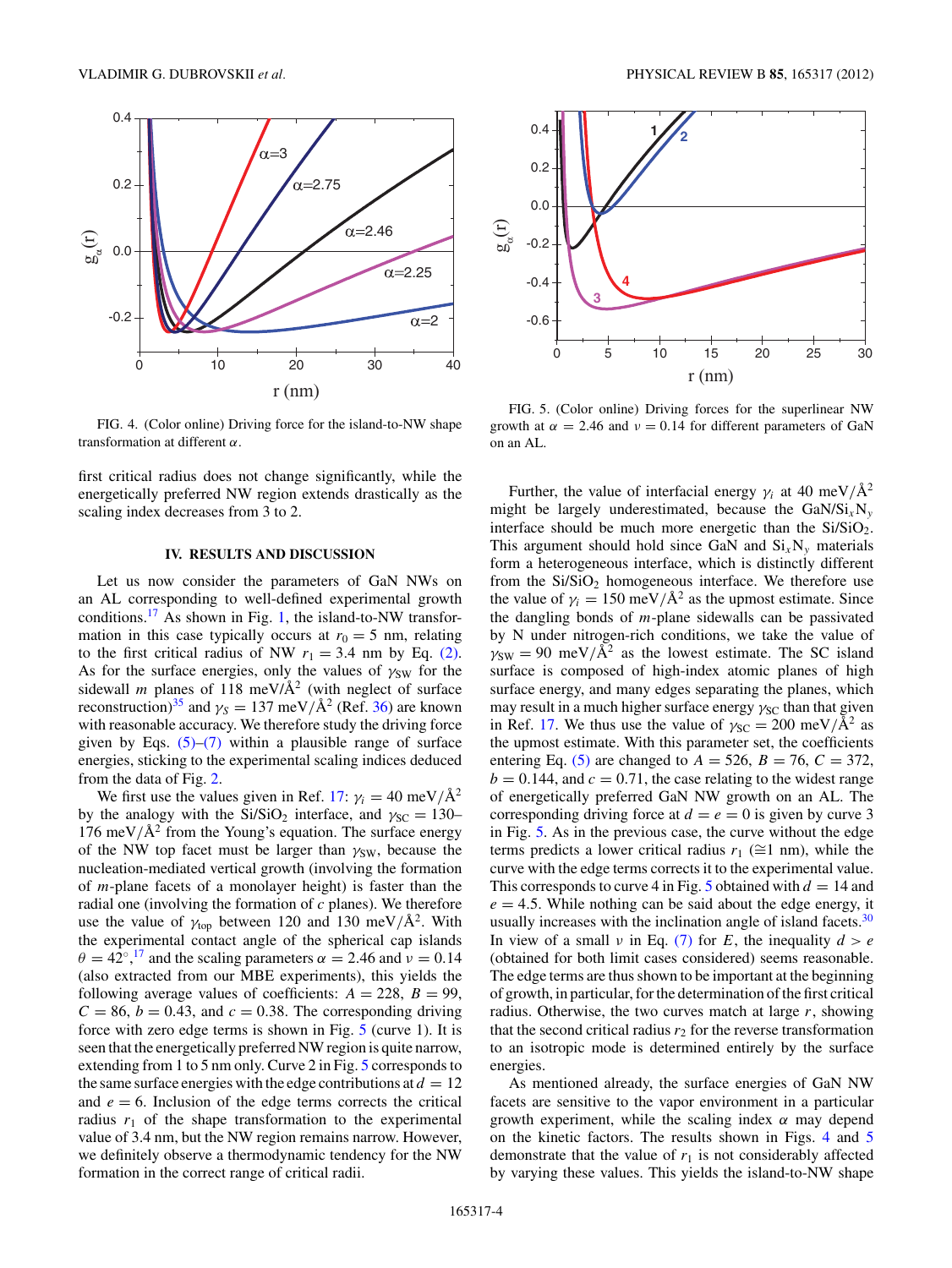<span id="page-4-0"></span>transformation within a plausible range of parameters. We note, however, that the scaling growth law given by Eq. [\(1\)](#page-1-0) with  $\alpha > 1$  is absolutely necessary to explain why GaN tends to nucleate in the form of Volmer-Weber islands rather than NWs at the beginning of growth, and undergoes the shape transformation only when the base dimension exceeds a certain critical value. Indeed, at  $\alpha = 1$  Eq. [\(5\)](#page-2-0) with zero edge terms becomes radius independent,  $g_1 = b + c - 1$ , showing that, while one of isotropic geometries might be preferred to another, no critical radius for the shape transformation exists in the isotropic case. Hence, the anisotropy of surface energies must be coupled with the scaling growth anisotropy to observe the self-induced nucleation of NWs from preexisting islands, which is the main message of this work. On the other hand, changing the growth conditions strongly affects the  $r_2$  value, however, the reverse transformation to an isotropic growth should be suppressed on kinetic grounds. It can therefore be said that the initial stage of NW nucleation is driven by the surface energetics in a wide range of deposition conditions, while the followup NW growth itself proceeds in the kinetically controlled mode.

To conclude, whenever the condition for the anisotropic growth given by Eq.  $(9)$  is fulfilled, the model predicts two distinct stages of system evolution for *α >* 1: (i) *Nucleation and isotropic growth of islands at*  $r < r_1$ . Since  $g_\alpha(r) > 0$  at small *r*, the nanostructures cannot nucleate as NWs. Rather, they emerge as nanoislands and then grow according to an isotropic mode. At a certain time, the base dimension hits the first critical radius at which  $\Delta g_\alpha$  becomes zero. This eventually leads to the development of straight NW sidewalls and starts the growth anisotropy. Since the shape transformation occurs almost instantaneously, the base dimension discontinuously decreases and the height discontinuously increases at the transition point. This can result in an overlap between SC and NW sizes for the critical radius as suggested by the experimental data in Ref. 17. (ii) *Anisotropic NW growth* is preferred between  $r_1$  and  $r_2$ , because the growth anisotropy decreases the surface energy at a given volume. The NW height increases faster than the radius as given by Eq. [\(1\).](#page-1-0) Anisotropic elongation again becomes more energetically costly than isotropic growth at  $r = r_2$ , since, at this time, the increase of sidewall surface area outweighs their low energy in the overall energy balance. However, kinetic limitations should prevent this second transformation, which, to the best of our knowledge, has not been observed experimentally.

We now plan to consider in more detail the nucleation barriers of differently shaped islands on a LML by taking into account the elastic relaxation and plastic deformation.<sup>16[,26](#page-5-0)</sup> We will study in more detail the kinetics of self-induced NW growth at different deposition conditions such as the temperature and Ga flux. In particular, it would be very important to identify the kinetic tuning knobs that can be used to tailor the properties of self-induced GaN NWs, for example, by changing the scaling growth indices.

# **ACKNOWLEDGMENTS**

This work was partially supported by different scientific programs of the Russian Academy of Sciences, grants of the Russian Foundation for Basic Research (Grants No. 10-02-00847-a, No. 10-02-93107-a, No. 11-02- 12011-ofi-m-2011, No. 11-02-12152-ofi-m-2011, and No. 12- 02-91162-a), contracts with the Russian Ministry of Education and Science No. 16.740.11.0019, No. 14.740.11.0898, and No. 16.740.11.0019, the FP7 projects SOBONA (Contract No. 268154) and FUNPROB (Contract No. 269169), as well as by the German BMBF joint research project MONALISA (Contract No. 01BL0810).

\* dubrovskii@mail.ioffe.ru

- 1Y. Li, J. Xiang, F. Qian, S. Gradecak, Y. Wu, H. Yan, D. A. Blom, and C. M. Lieber, [Nano Lett.](http://dx.doi.org/10.1021/nl060849z) **6**, 1468 [\(2006\).](http://dx.doi.org/10.1021/nl060849z)
- <sup>2</sup>S. Gradecak, F. Qian, Y. Li, H. G. Park, and C. M. Lieber, [Appl.](http://dx.doi.org/10.1063/1.2115087) Phys. Lett. **87**[, 173111 \(2005\).](http://dx.doi.org/10.1063/1.2115087)
- 3O. Hayden, G. F. Zheng, P. Agarwal, and C. M. Lieber, [Small](http://dx.doi.org/10.1002/smll.200700600) **3**, [2048 \(2007\).](http://dx.doi.org/10.1002/smll.200700600)
- <sup>4</sup>M. Yoshizawa, A. Kikuchi, M. Mori, N. Fujita, and K. Kishino, [Jpn. J. Appl. Phys.](http://dx.doi.org/10.1143/JJAP.36.L459) **36**, L459 (1997).
- 5M. A. Sanchez-Garcia, E. Calleja, E. Monroy, F. J. Sanchez, F. Calle, E. Munoz, and R. Beresford, ˜ [J. Cryst. Growth](http://dx.doi.org/10.1016/S0022-0248(97)00386-2) **183**, 23 [\(1998\).](http://dx.doi.org/10.1016/S0022-0248(97)00386-2)
- <sup>6</sup>M. Wolz, V. M. Kaganer, O. Brandt, L. Geelhaar, and H. Riechert, [Appl. Phys. Lett.](http://dx.doi.org/10.1063/1.3604810) **98**, 261907 (2011).
- 7R. K. Debnath, R. Meijers, T. Richter, T. Stoica, R. Calarco, and H. Lüth, [Appl. Phys. Lett.](http://dx.doi.org/10.1063/1.2715119) **90**, 123117 (2007).
- 8M. Tchernycheva, C. Sartel, G. Cirlin, L. Travers, G. Patriarche, J. C. Harmand, Le Si Dang, J. Renard, B. Gayral, L. Nevou, and F. Julien, Nanotechnology **18**[, 385306 \(2007\).](http://dx.doi.org/10.1088/0957-4484/18/38/385306)
- <sup>9</sup>R. Calarco, R. Meijers, R. K. Debnath, T. Stoica, E. Sutter, and H. Lüth, Nano Lett. 7[, 2248 \(2007\).](http://dx.doi.org/10.1021/nl0707398)
- 10A. Bertness, A. Roshko, L. M. Mansfield, T. E. Harvey, and N. A. Sanford, [J. Cryst. Growth](http://dx.doi.org/10.1016/j.jcrysgro.2006.10.209) **300**, 94 (2007).
- <sup>11</sup>T. Stoica, E. Sutter, R. J. Meijers, R. K. Debnath, R. Calarco, H. Lüth, and D. Grützmacher, Small 4[, 751 \(2008\).](http://dx.doi.org/10.1002/smll.200700936)
- 12H. W. Seo, Q. Y. Chen, L. W. Tu, C. L. Hsiao, M. N. Iliev, and W. K. Chu, Phys. Rev. B **71**[, 235314 \(2005\).](http://dx.doi.org/10.1103/PhysRevB.71.235314)
- 13O. Landre, C. Bougerol, H. Renevier, and B. Daudin, Nanotechnology **20**[, 415602 \(2009\).](http://dx.doi.org/10.1088/0957-4484/20/41/415602)
- <sup>14</sup>R. Songmuang, T. Ben, B. Daudin, D. Gonzalez, and E. Monroy, Nanotechnology **21**[, 295605 \(2010\).](http://dx.doi.org/10.1088/0957-4484/21/29/295605)
- 15E. Galopin, L. Largeau, G. Patriarche, L. Travers, F. Glas, and J. C. Harmand, Nanotechnology **22**[, 245606 \(2011\).](http://dx.doi.org/10.1088/0957-4484/22/24/245606)
- 16V. Consonni, M. Knelangen, L. Geelhaar, A. Trampert, and H. Riechert, Phys. Rev. B **81**[, 085310 \(2010\).](http://dx.doi.org/10.1103/PhysRevB.81.085310)
- 17V. Consonni, M. Hanke, M. Knelangen, L. Geelhaar, A. Trampert, and H. Riechert, Phys. Rev. B **83**[, 035310 \(2011\).](http://dx.doi.org/10.1103/PhysRevB.83.035310)
- <sup>18</sup>C. Chèze, L. Geelhaar, A. Trampert, and H. Riechert, [Appl. Phys.](http://dx.doi.org/10.1063/1.3464956) Lett. **97**[, 043101 \(2010\).](http://dx.doi.org/10.1063/1.3464956)
- <sup>19</sup>V. Consonni, A. Trampert, L. Geelhaar, and H. Riechert, [Appl.](http://dx.doi.org/10.1063/1.3610964) Phys. Lett. **99**[, 033102 \(2011\).](http://dx.doi.org/10.1063/1.3610964)
- $20$ C. Chèze, L. Geelhaar, O. Brandt, W. Weber, H. Riechert, S. Münch, R. Rothemund, S. Reitzenstein, A. Forchel, T. Kehagias,